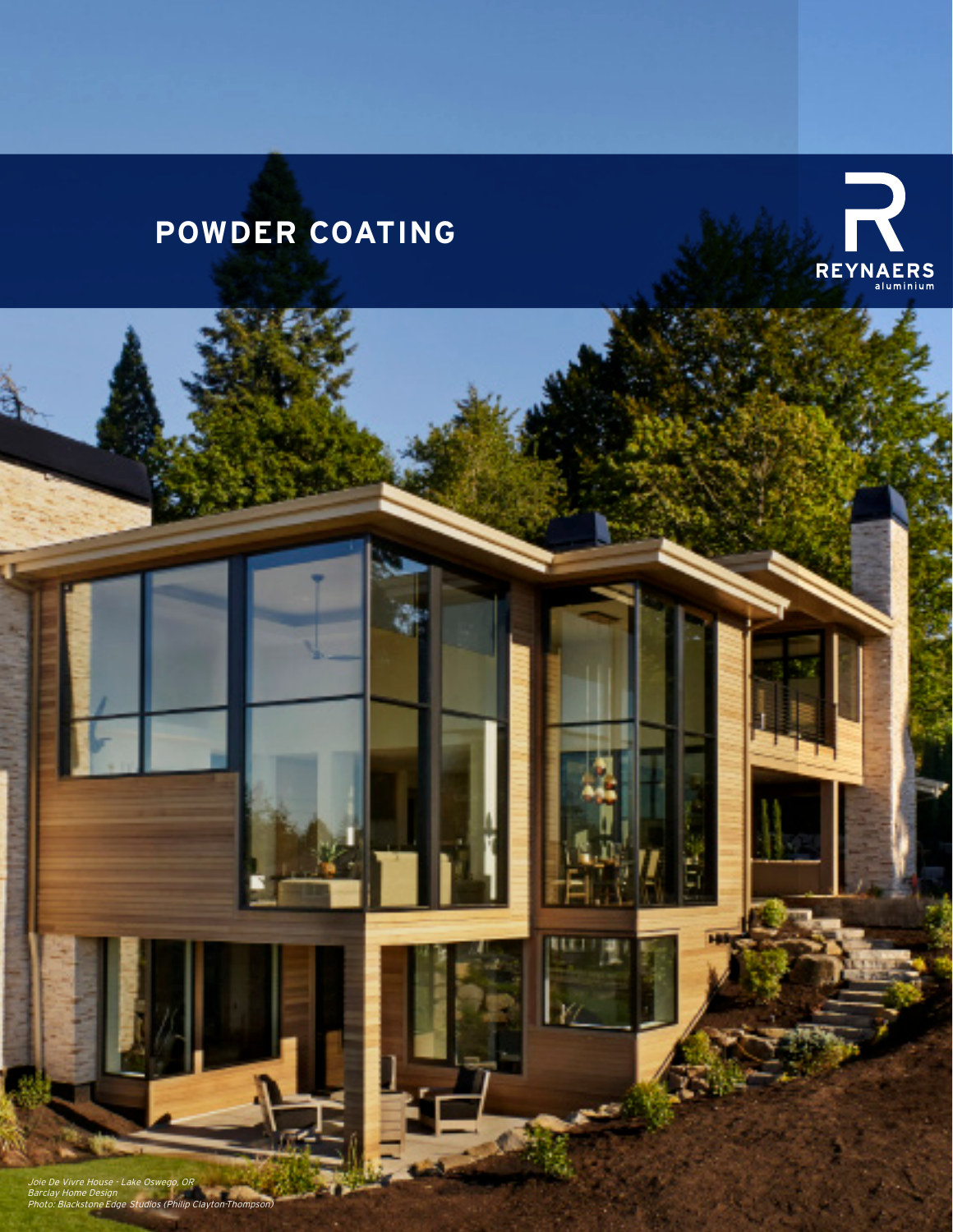Choosing aluminum windows and doors for a project is a decision that will nearly endure a lifetime. With endless color and shade possibilities, UV-resistant powder coating provides a durable surface treatment to reduce maintenance. Simple cleaning with some water, a sponge and a neutral, non-scratching soap, will allow the finish to withstand the test of time without having to invest in paint or varnish.

Moreover, powder coating is an environmentally friendly way to paint your windows and doors which excludes the use of VOC's (Volatile Organic Compounds) and requires less energy than many other surface treatments. Similar to anodizing, powder coating is highly resistant against UV radiation and protects against corrosion.

In the first step of the powder coating process, the aluminum is degreased, etched and a protective conversion layer is put on the surface. Next, a negative charge is applied on the powder particles, to attach the powder coating to the grounded aluminum. Finally, profiles are cured in an oven in order to polymerize the powder coating into a stable, high quality, scratch resistant finish.

Reynaers offers the following ranges of AAMA finishes:

- **AAMA 2603** (Qualicoat class I) : Available in all RAL colors. See the Reynaers RAL color swatch for details.
- **AAMA 2604** (Qualicoat class II) : Available in a wide range of RAL colors, including the standard colors described in this brochure and a series of colors that give an anodized look to your profiles.
- **AAMA 2605** (Hyper Durable Colors) : Available in seven standard colors as outlined within this brochure.

AAMA 2603 and AAMA 2604 color ranges can be delivered in either Matte or Fine Textured finish. AAMA 2605 colors are available in standard Matte finish only. All samples in this brochure are in Matte finish.





### **Matte Fine textured\***

Reynaers focuses on quality and sustainability, offering all treatments according the American AAMA and certified European Qualicoat standards. For European sourced extrusions, we partner with Axalta Coating Systems to source class I and class II powder coatings and Oxyplast for hyper durable colors. All products are finished with a minimum 60 microns (2.4mil) of powder, which far exceeds AAMA requirements providing a superior finish coat.

Powder coating is performed at Reynaers' plants in Europe as well as US suppliers audited by Reynaers specialists. For more information, contact your local Reynaers representative.

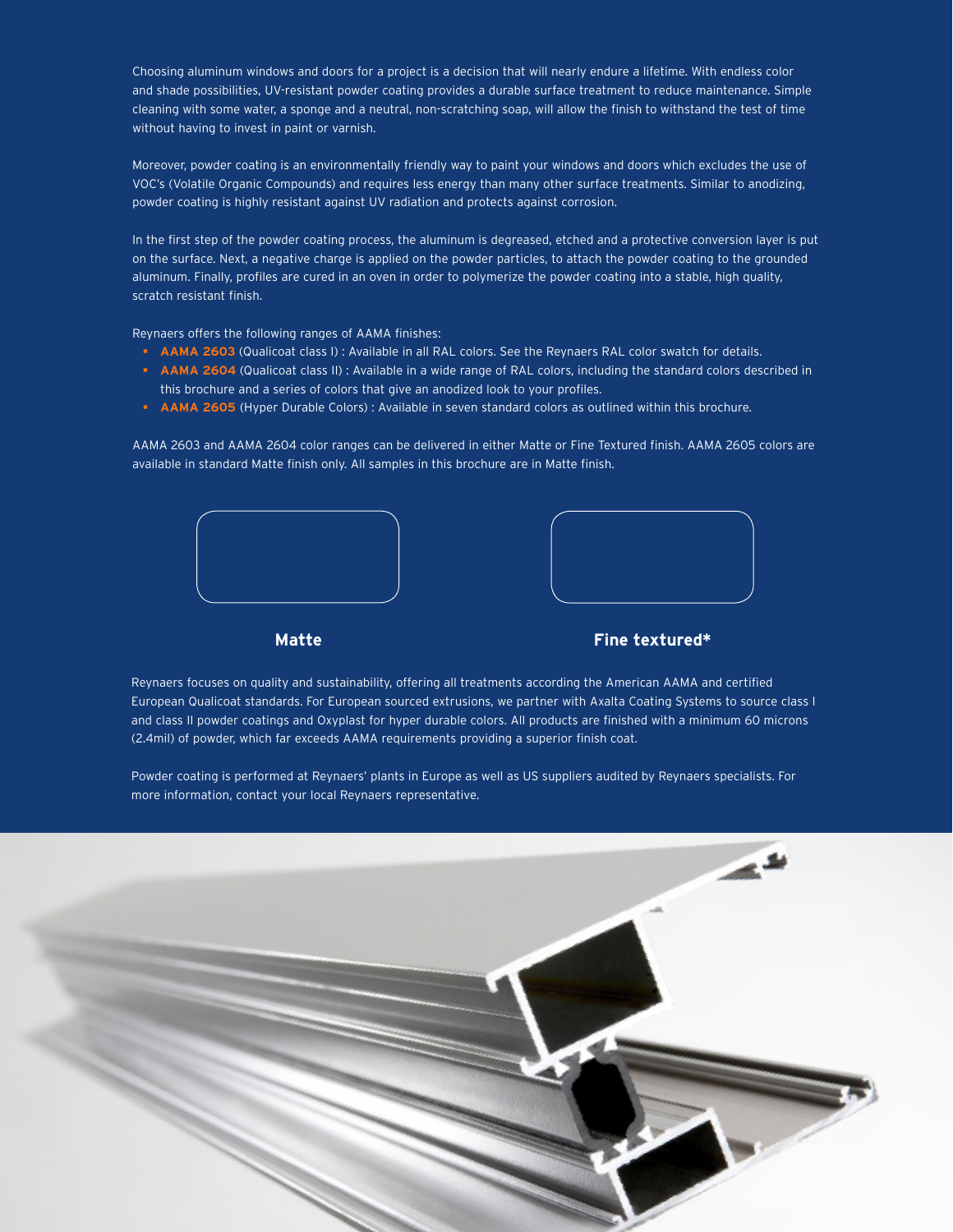| Oyster white<br>1013<br>79 1M13-2   49 1T13-2*          | <b>Basalt grey</b><br>7012<br>79 7M12-2   49 7T12-2*    | Slate grey<br>7015<br>79 7M15-2   49 7T15-2*           |
|---------------------------------------------------------|---------------------------------------------------------|--------------------------------------------------------|
|                                                         |                                                         |                                                        |
| Anthracite grey<br>7016<br>79 7M16-2   49 7t16-2*       | <b>Black grey</b><br>7021<br>79 7M21-2   49 7T21-2*     | Umbra grey<br>7022<br>79 7M22-2   49 7T22-2*           |
|                                                         |                                                         |                                                        |
| <b>Graphite grey</b><br>7024<br>79 7M24-2   49 7T24-2*  | <b>Stone grey</b><br>7030<br>79 7M30-2   49 7T30-2*     | <b>Window grey</b><br>7040<br>79 7M40-2   49 7T40-2*   |
|                                                         |                                                         |                                                        |
| <b>Traffic grey B</b><br>7043<br>79 7M43-2   49 7T43-2* | Telegrey 4<br>7047<br>79 7M47-2   49 7T47-2*            | <b>Signal white</b><br>9003<br>79 9M03-2   49 9T03-2*  |
|                                                         |                                                         |                                                        |
| <b>Signal black</b><br>9004<br>79 9M04-2   49 9T04-2*   | Jet black<br>9005<br>79 9M05-2   49 9T05-2*             | Metallic alu<br>9006<br>79 9M06-2   49 9T06-2*         |
|                                                         |                                                         |                                                        |
| Metallic grey alu<br>9007<br>79 9M07-2   49 9T07-2*     | <b>Graphite black</b><br>9011<br>79 9M11-2   49 9T11-2* | <b>Traffic white</b><br>9016<br>79 9M16-2   49 9T16-2* |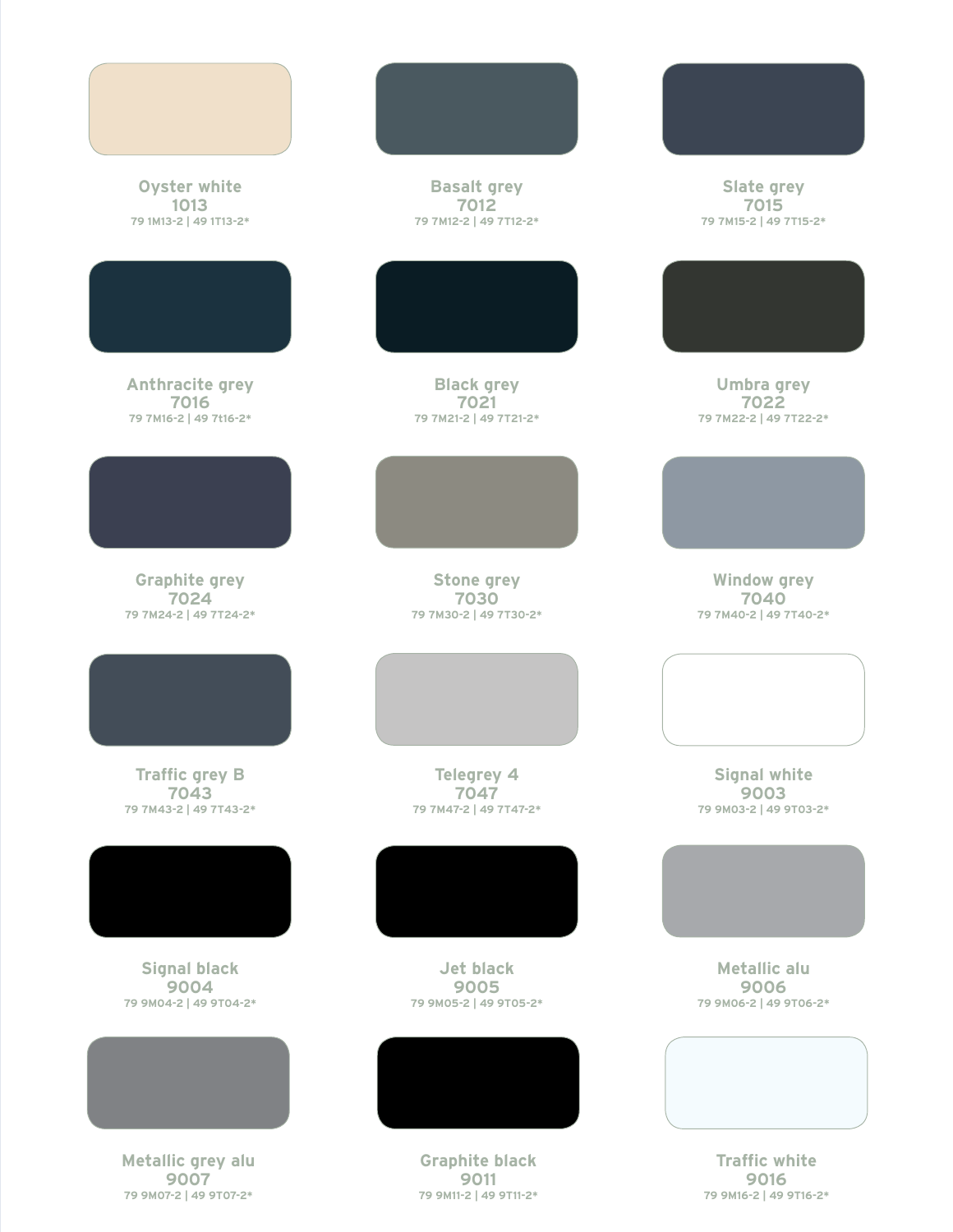| <b>Black</b><br><b>99t ABLA-2</b>       | <b>Wine red</b><br>3005<br>79 3M05-2   49 3T05-2*    | <b>Gentian blue</b><br>5010<br>79 5M10-2   49 5T10-2* |
|-----------------------------------------|------------------------------------------------------|-------------------------------------------------------|
|                                         |                                                      |                                                       |
| <b>Dark Bronze</b><br><b>99T ABWN-2</b> | Pigeon blue<br>5014<br>79 5M14-2   49 5T14-2*        | Pale green<br>6021<br>79 6M21-2   49 6T21-2*          |
|                                         |                                                      |                                                       |
| <b>Nature</b><br><b>99T ANAT-2</b>      | Beige grey<br>7006<br>79 7M06-2   49 7T06-2*         | Light grey<br>7035<br>79 7M35-2   49 7T35-2*          |
|                                         |                                                      |                                                       |
| Anthracite grey<br>7016<br>79 7m16-3    | <b>Quartz grey</b><br>7039<br>79 7M39-2   49 7T39-2* | Grey brown<br>8019<br>79 8M19-2   49 8T19-2*          |
|                                         |                                                      |                                                       |
| <b>Black grey</b><br>7021<br>79 7m21-3  | Light grey<br>7035<br>79 7m35-3                      | <b>Signal white</b><br>9003<br>79 9m03-3              |
|                                         |                                                      |                                                       |
| Jet black<br>9005<br>79 9m05-3          | Metallic alu<br>9006<br>79 9m06-3                    | <b>Graphite black</b><br>9011<br>79 9m11-3            |

ANODIZED LOOK ANODIZED LOOK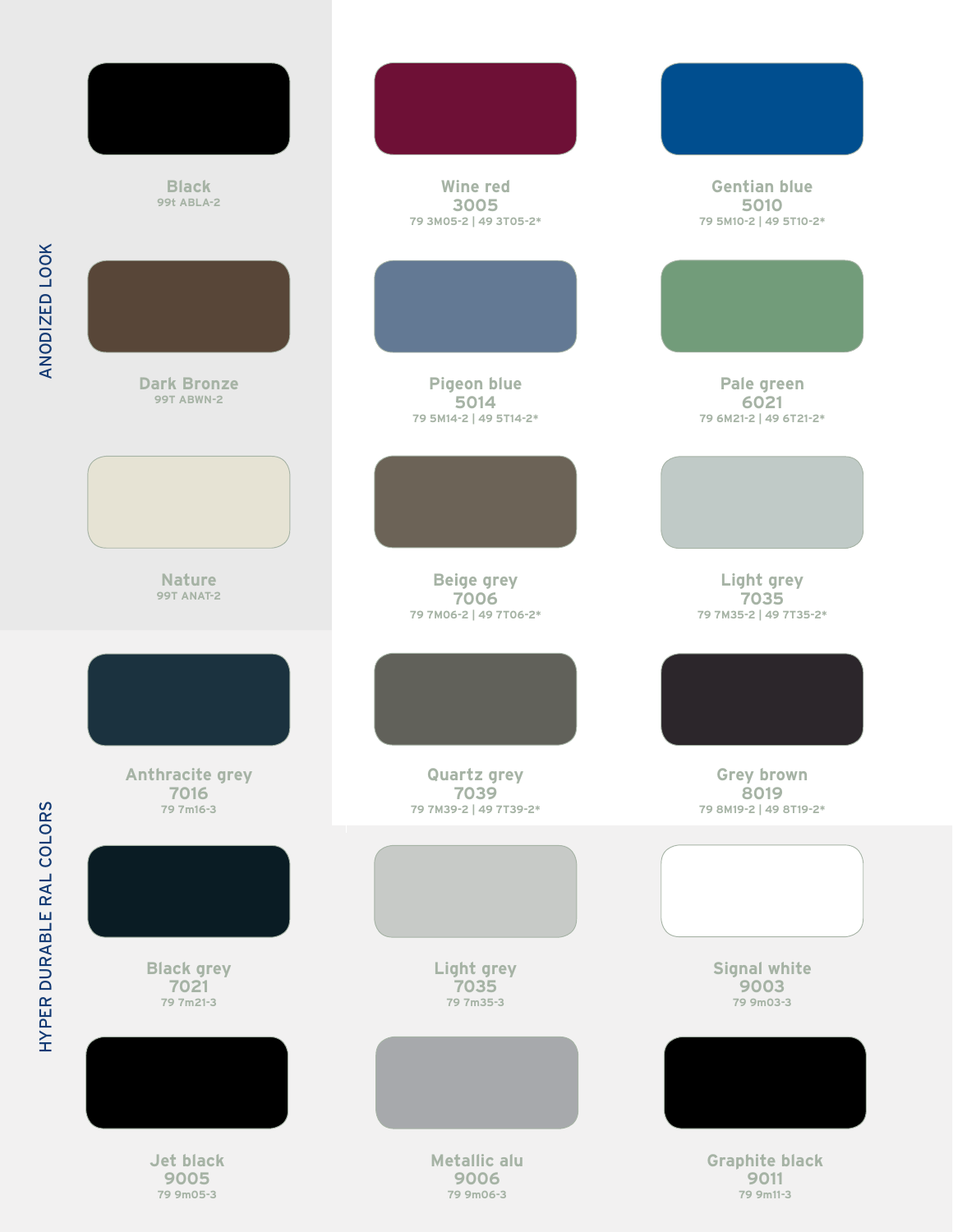# **STANDARD COLORS AAMA 2604**

| 1013 | Oyster white    | 7021              | Black grey     | 8019 | Grey brown        |
|------|-----------------|-------------------|----------------|------|-------------------|
| 3005 | Wine red        | 7022              | Umbra grey     | 9003 | Signal white      |
| 5010 | Gentian blue    | $70\overline{24}$ | Graphite grey  | 9004 | Signal black      |
| 5014 | Pigeon blue     | 7030              | Stone grey     | 9005 | Jet black         |
| 6021 | Pale green      | 7035              | Light grey     | 9006 | Metallic alu      |
| 7006 | Beige grey      | 7039              | Quartz grey    | 9007 | Metallic grey alu |
| 7012 | Basalt grey     | 7040              | Window grey    | 9011 | Graphite black    |
| 7015 | Slate grey      | 7043              | Traffic grey B | 9016 | Traffic white     |
| 7016 | Anthracite grey | 7047              | Telegrey 4     |      |                   |

# **ANODIZED LOOK COLORS AAMA 2604**

|                                           | Black           |      | Dark Bronze  |      | Nature         |
|-------------------------------------------|-----------------|------|--------------|------|----------------|
| <b>HYPER DURABLE RAL COLORS AAMA 2605</b> |                 |      |              |      |                |
| 7016                                      | Anthracite grey | 9003 | Signal white | 9006 | Metallic alu   |
| 7021                                      | Black grey      | 9005 | Jet black    | 9011 | Graphite black |
| 7035                                      | Light grey      |      |              |      |                |

## **WARRANTY**

Subject to the terms of the limited warranty, Reynaers warrants that aluminum parts treated by Reynaers will not have any detachments, flaking, blisters, corrosion, discoloring and/or loss of gloss exceeding predefined tolerances (e.g. AAMA 2603, 2604, 2605).\*\*

Painted & anodized finishes: Limited three (3) year warranty - unless within 3 miles of salt water, then a limited one (1) year warranty applies.

- If pre-anodization is used, a warranty on corrosion can be extended to a limited ten (10) year warranty.
- This limited warranty covers the cost of labor and material to repaint the affected aluminum areas at the site where the product is located.
- In case of corrosive atmospheres, a prior agreement must have been reached with Reynaers regarding the surface treatment process.

Reynaers Inc. offers a broad selection of standard colors combined with different corrosion protection levels for the selection of the best fit surface treatment for a specific project.

## **GENERAL REMARKS**

- The color samples in this brochure are just an indication of the final product color/shade, actual product colors/shades may vary slightly.
- If combining different elements with the same RAL color, it is important to verify the details of the powder coating used on all complementary products
- \*\* For complete warranty, please see the *Reynaers Inc. Limited Warranty*.